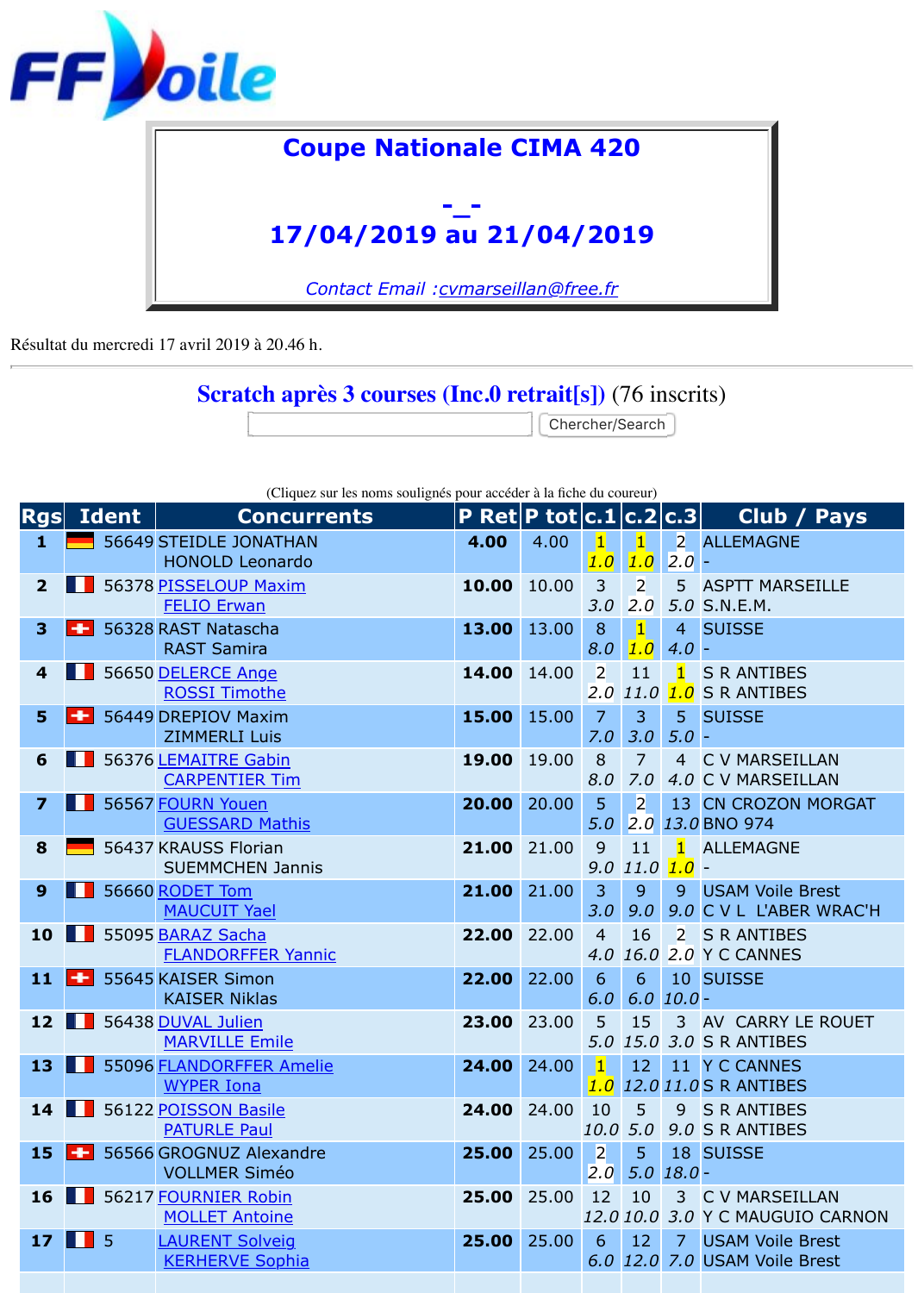|    |                   | <b>MONNIER Ambre</b>                                               |       |       |                                   |                 |                | <i>20.0 9.0 15.0</i> ASPTT MARSE                    |
|----|-------------------|--------------------------------------------------------------------|-------|-------|-----------------------------------|-----------------|----------------|-----------------------------------------------------|
|    | 24 $\blacksquare$ | 56186 WANSER Apolinne<br><b>WALDOW Flora</b>                       | 44.00 | 44.00 | 17<br>17.0 17.0 10.0 -            | 17              |                | 10 ALLEMAGNE                                        |
| 25 |                   | 56724 ACKERMANN Noe<br><b>MICOULOT Gabin</b>                       | 45.00 | 45.00 | 14 <sup>1</sup>                   | 7 <sup>7</sup>  |                | 24 CV ST AUBIN<br>14.0 7.0 24.0 S N ENGHIEN         |
| 26 | n di              | 56238 LE GOFF Anna<br><b>ASSIE Clarisse</b>                        | 45.00 | 45.00 | 13                                | 18              |                | 14 S R HAVRE<br>13.0 18.0 14.0 S R HAVRE            |
| 27 |                   | 55881 RUAT Lilou<br><b>AUFFRET Clementine</b>                      | 46.00 | 46.00 | 23                                | 10 <sup>1</sup> |                | 13 S R ANTIBES<br>23.0 10.0 13.0 USAM Voile B       |
| 28 | H                 | 56118 LE PENVEN Victor<br><b>CORNIC Iban</b>                       | 48.00 | 48.00 | 19<br>19.0                        | $\overline{4}$  |                | 25 A.S.N. PERRC<br>4.0 25.0 A.S.N. PERRC            |
| 29 |                   | 55910 GARRETA Ian<br><b>BUNEL Julien</b>                           | 48.00 | 48.00 | 11                                | 21              |                | 16 S R ANTIBES<br>11.021.016.0BN MARE EV            |
| 30 |                   | 56013 BRACHTENDORF Felix<br><b>PICKER Moritz</b>                   | 49.00 | 49.00 | 29<br>29.0 14.0 6.0 -             | 14              | 6 <sup>1</sup> | <b>ALLEMAGNE</b>                                    |
| 31 | ш                 | 56721 TABORE Corentin<br><b>DUTEURTRE Oscar</b>                    | 49.00 | 49.00 | 15<br>15.026.0                    | 26              | 8 <sup>°</sup> | <b>S R HAVRE</b><br>8.0 S R HAVRE                   |
| 32 |                   | 56502 WEWER Sophie<br><b>WEWER Lucas</b>                           | 49.00 | 49.00 | 11<br>11.0 14.0 24.0 -            | 14              |                | 24 ALLEMAGNE                                        |
| 33 |                   | 56236 MICOULOT Marin<br><b>BOETON Matthieu</b>                     | 50.00 | 50.00 | 21                                | 22              | 7 <sup>7</sup> | <b>S N ENGHIEN</b><br>21.0 22.0 7.0 YC ROUEN 76     |
| 34 |                   | 55840 LE BARILLEC Zoe<br><b>LERAT Victoire</b>                     | 51.00 | 51.00 | 25                                | 6               |                | 20 S N O NANTE<br>25.0 6.0 20.0 S N O NANTE         |
| 35 | ÷                 | 55554 MOSEGAARD Sophie<br><b>SCHÄRER Fiona</b>                     | 53.00 | 53.00 | 10<br>10.0 28.0 15.0 -            | 28              |                | 15 SUISSE                                           |
| 36 | l II              | 54870 CANDELA Laurie<br><b>ERADES Tony</b>                         | 56.00 | 56.00 | 14                                | 13              |                | 29 Y C TOULON<br>14.0 13.0 29.0 Y C TOULON          |
| 37 |                   | 56285 BUESCHER Florian<br><b>BUESCHER Maximilian</b>               | 56.00 | 56.00 | 18.0 19.0 19.0 -                  |                 |                | 18 19 19 ALLEMAGNE                                  |
| 38 |                   | 56500 SCHMID Amelie<br><b>SCHMID Katharina</b>                     | 58.00 | 58.00 | 17 <sup>7</sup><br>17.024.017.0 - | 24              |                | 17 ALLEMAGNE                                        |
| 39 |                   | 54520 TEILLET Lucas<br><b>DEMAI Thibaut</b>                        | 59.00 | 59.00 | 22                                | 19              |                | <b>18 ASPTT MARSE</b><br>22.0 19.0 18.0 ASPTT MARSE |
| 40 | $\leftarrow$      | 55553 SCHARET Nilo<br><b>BURKHARD Nik</b>                          | 59.00 | 59.00 | 18<br>18.0 22.0 19.0 -            | 22              |                | 19 SUISSE                                           |
| 41 |                   | 54863 WATRIN Elsa<br><b>SONNEVILLE Caroline</b>                    | 60.00 | 60.00 | $\overline{7}$                    | 27 <sup>1</sup> |                | 26 C N RENNES<br>7.0 27.0 26.0 POLE NAUTI 9         |
| 42 |                   | 56707 JOST Lucas<br><b>SCHÄFER Finn</b>                            | 61.00 | 61.00 | 15<br>15.025.021.0 -              | 25 <sub>1</sub> |                | 21 ALLEMAGNE                                        |
| 43 |                   | 56040 DAUTZENBERG Hermine<br><b>STAMMINGER-DE MOUR Clara-sofia</b> | 62.00 | 62.00 | 21                                | 30 <sup>°</sup> |                | 11 ASCE VOILE I<br>21.0 30.0 11.0 ASCE VOILE I      |
| 44 |                   | 55251 STUDT Bjarne<br><b>STROHM Piet</b>                           | 62.00 | 62.00 | 26<br>26.0 24.0 12.0 -            | 24              |                | 12 ALLEMAGNE                                        |
| 45 | ÷                 | 56511 FROEHLICH Léon<br><b>ZWICK Nathan</b>                        | 66.00 | 66.00 | 19<br>19.0 15.0 32.0 -            | 15 <sup>2</sup> |                | 32 SUISSE                                           |
| 46 | ÷                 | 55493 MOLLER Janik<br><b>STEINER Christian</b>                     | 66.00 | 66.00 | 22<br>22.0 18.0 26.0 -            | 18              |                | 26 SUISSE                                           |
| 47 |                   | 56222 LECONTE Elise                                                | 68.00 | 68.00 | 16                                | 31              |                | 21 Y C MAUGUIC                                      |